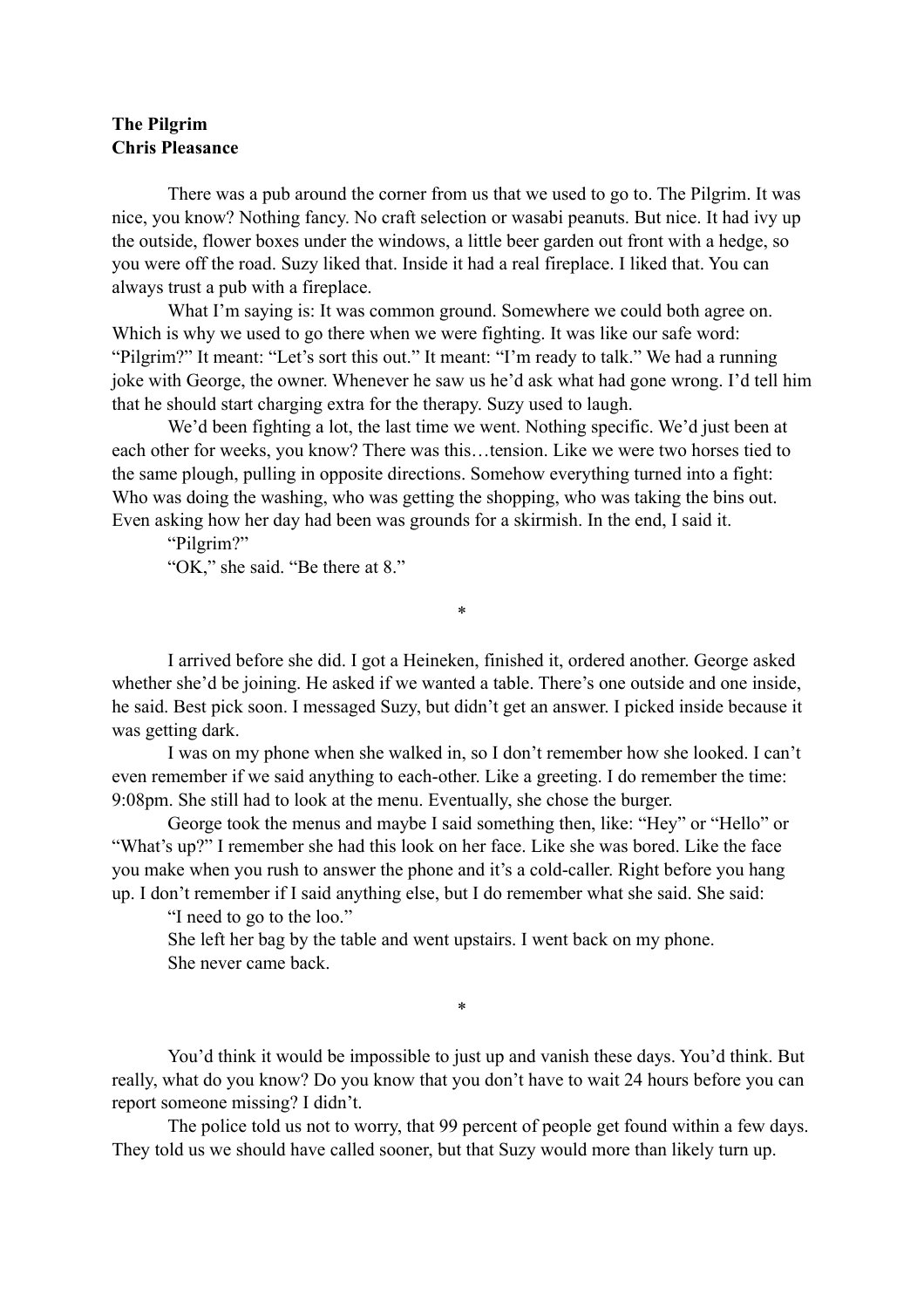They asked if she'd ever done anything like this before. If we could think of anywhere she might go. Anywhere significant.

After they left, I checked. Turns out that one percent of missing people is still 1,800 people. Every year. And they're almost never seen again, the ones that go missing for that long. Did you know that? I bet you didn't.

 They came back after a couple of days. Two officers; plainclothes this time. They told me that there's a door at the back of the pub, halfway up the stairs. It was propped open on the night Suzy went. The cooks hold it open using a grease bucket so they can get out into the alley to smoke. They told me that's probably how she got out.

\*

The pub has no CCTV back there, they said, and the one camera on the street outside is broken. They asked up and down the street, but nobody remembered seeing her. We know she stayed in town for at least an hour, they said, because her phone pinged a few nearby masts. I asked if they could use the signal to track her — triangulate it or something like that. They said that's just a TV gimmick. It doesn't really work like that. After an hour, the phone disappeared. Maybe she turned it off, maybe she lost signal. Maybe both.

One of the officers took a folded piece of paper out of her pocket. It was a bank statement. She pointed to the last item, which had been picked out in yellow highlighter. An ATM withdrawal.

"It's in Portsmouth," she said. "Near the ferry terminal."

And then she handed me another page — a bank statement that she told me was from two months earlier. Another transaction picked out in highlighter. £90 at Brittany Ferries.

"It was for a ticket to Spain. Santander," she said. Then she picked up Suzy's bag, the one she had left in the pub, and handed it back to me. "We looked, and we couldn't find a return ticket."

I took the bag, wrapped my arms around it like a man clinging to driftwood in the midst of a shipwreck.

"Do you happen to know where she kept her passport?"

I shook my head.

"This may come as a shock to you, but we think she planned this."

I shook my head again. "She left her bag," I told them. "Why would she do that?"

 The other investigator shrugged. "She left the bag, but she took her cards and phone. The only things in there are some papers and few other bits — tissues, lip balm, that sort of stuff. Nothing she would have needed."

 "So we need you to have a think for us." The woman investigator got up, came over to where I was sitting, crouched in my eye-line. "Why do you think she left?"

 My mouth opened, closed again, open and closed like clam shell. "I don't know," I said at last, because I didn't. She nodded in response.

 They stayed for a while after that, asked a few more questions, had a hunt for Suzy's passport, which none of us could find. They let themselves out. They asked me to have a think, left a number and told me to call if anything came to mind. They left me sitting here at the kitchen table: Me in my chair, the bag at the other end, near her chair, as if the two of us were about to have dinner.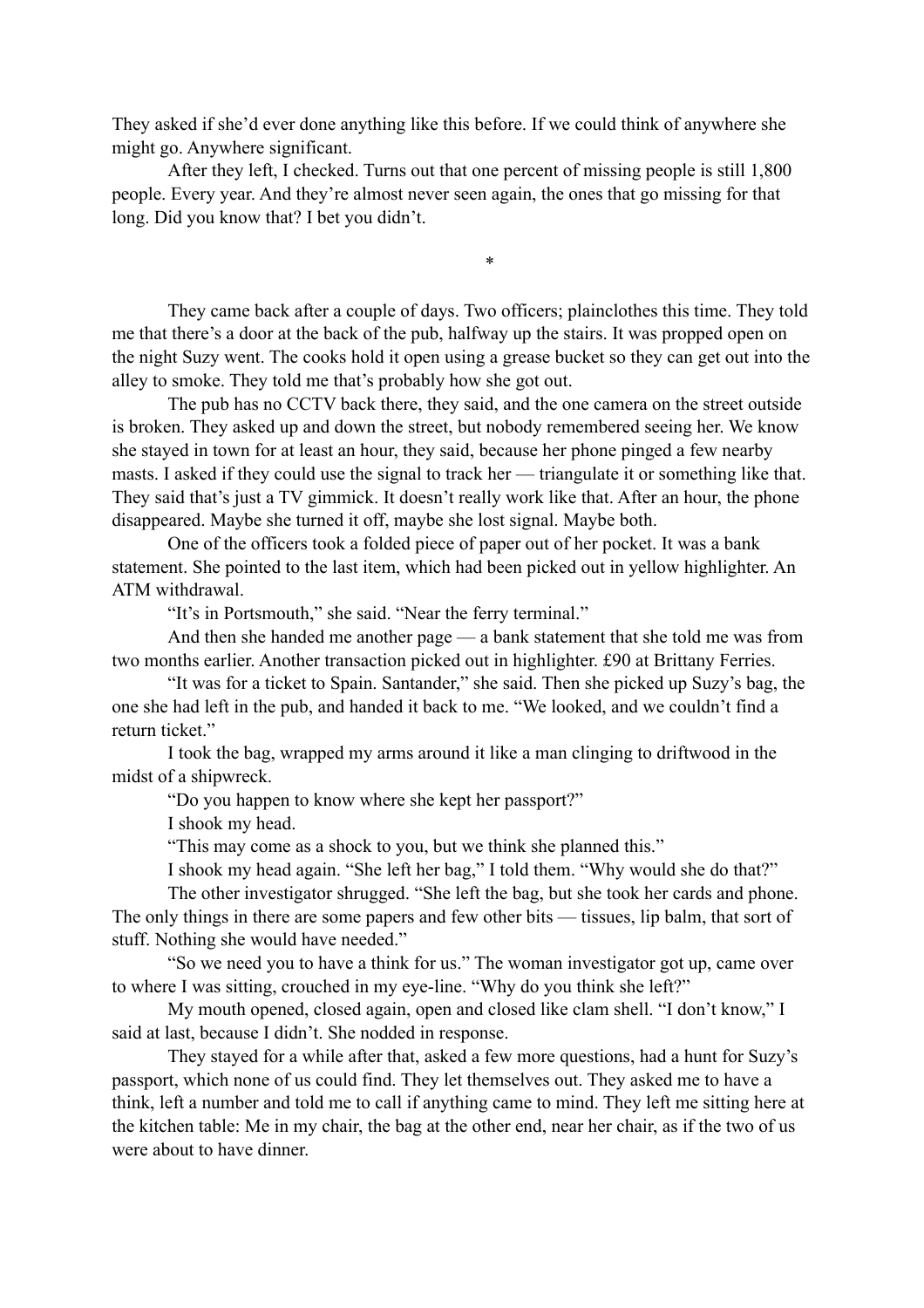The clock ticked, the boiler hummed, cars passed the window. The world kept turning. But I was stuck, like a leaf in an eddy. Going round and round.

 Who do I think she left? Why *do* I think she left?

 We moved in together right after we graduated. It was exciting. It didn't matter that the place was a studio, that there were gaps around the windows so the wind got in, that you could hear mice in the walls at night. It was our first place. No more staying over at the weekend. No more double rent. No more quiet sex so the housemates didn't hear.

\*

We were loud those first few months. We were naked every chance we got. Made use of every surface. It was amazing.

We had agreed that money didn't matter — an easy position to take when you have no money in the first place. Suzy was going to get into politics. I was going to write. She started volunteering for the Labour council, working shifts at a coffee shop on the weekends; I managed the social media accounts of the local library, and went there every weekend to work on my novel.

It was about a couple who lived their life on the road, adventuring across Europe. Like a modern-day Kerouac, is what I told people. They drove a camper van across the Swiss alps, slept outside in a meadow under the shadow of a mountain. They couch-surfed in Nice, sharing a croissant over a single cup of warm chocolat, on the terrace of a café overlooking the Mediterranean. They slurped wine from discarded jugs while watching the running of the bulls in northern Spain, lost in the fiesta, just like Hemingway. They were poor and life was hard, but they were happy.

 Either of us could have got into recruitment, or finance, or PR, and things would have been easier. But we were determined to chase the dream. Maybe I'd pen a bestseller, or she'd become and MP. Then we'd be rich. We talked about it sometimes. What would happen, if. In the meantime we agreed to starve — for as long as it took, maybe forever. All we needed was each other and our dreams. I can't tell you how in love that made us feel.

 The reality was less romantic. We dressed in musty clothes bought from charity shops that came with blotchy handkerchiefs or greasy combs still in the pockets. We learned to stitch busted seams back together and glue the soles back on to shoes. We took the lamb out of rogan josh and replaced it with cauliflower. Exchanged mince beef for mushrooms in our Bolognese. We had excuses at the ready for Friday night, Saturday evening, midday Sunday — invites to pubs, or restaurants, or brunch dates. Suzy's on the early shift, we're seeing my parents, we've got to run some errands. In the end, the invites stopped coming. The sex stopped, too.

 It was around that time that we found The Pilgrim. I remember it was March. Some local election was on. Suzy had been out knocking doors and I'd come to meet her. The sky was heavy and the wind was cold. It wasn't really raining; more like the air was wet. When the breeze blew it cut right through you.

She didn't say anything when I arrived. I put my arm around her and we walked to the top of the road. When we got there, she sat on a low wall in front of the pub and began to cry. I didn't know what to say, so I took out my umbrella and opened it over us, for all the good it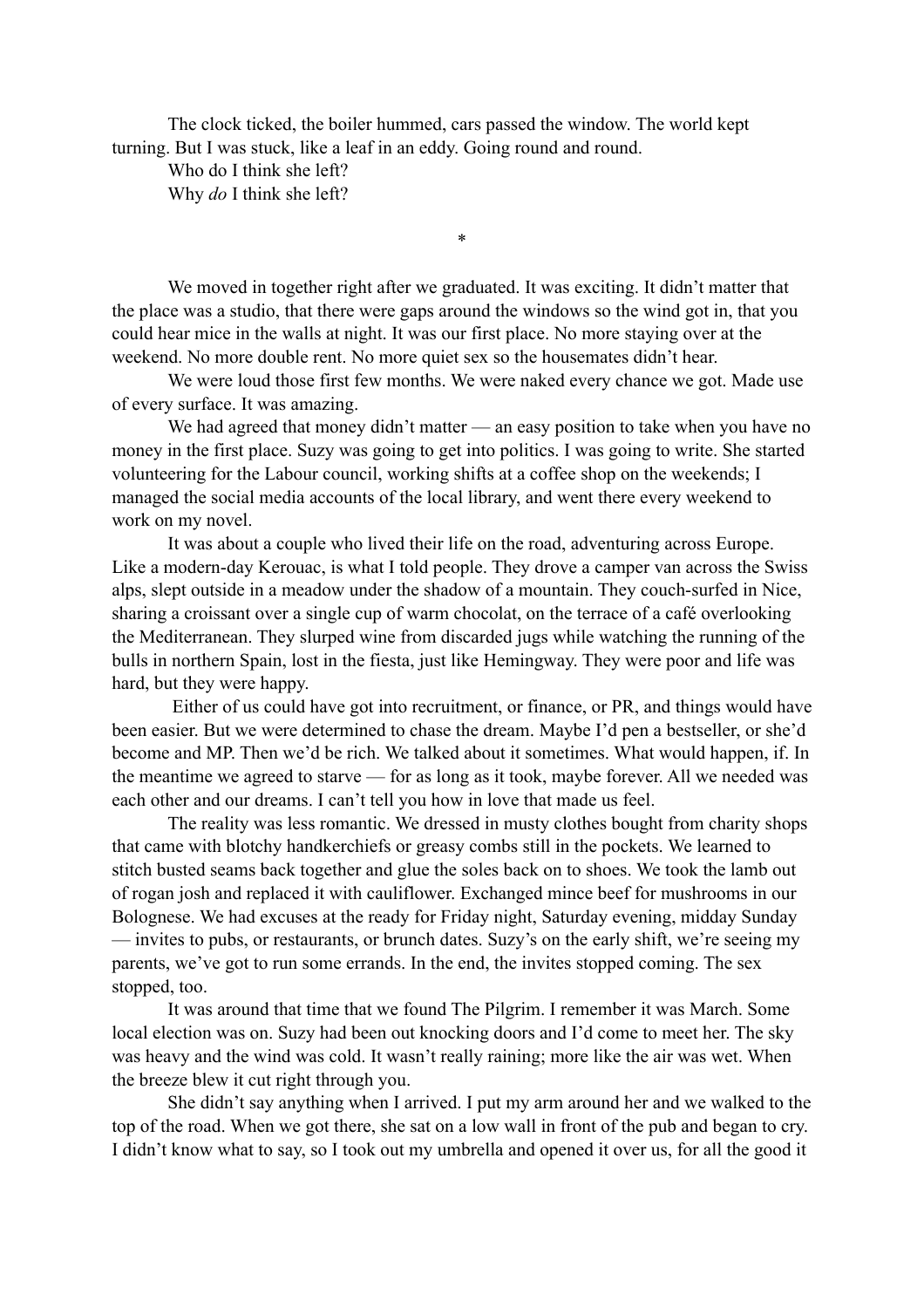did. After a while George came out to see if we were OK. That's how we met him. He invited us in and gave us two free cokes.

 The week before, she'd applied for an apprenticeship scheme at city hall. It paid £18,000 a year. It seems silly now, but that was an unreal amount of money at the time. Enough to pay down our student overdrafts. Enough for new clothes. Enough for meat. She stirred the coke with her straw and told me that she hadn't got it.

 "Nadine says I could go full time at the coffee shop," she said. "40 hours a week." "Does she?"

 "They've been advertising for a few weeks, but I think she wants me to have it." "You never mentioned."

Because you didn't want to. Because you didn't think you'd have to. "So what are you going to do?"

 We went back to eating meat. We stopped gluing our shoes back together and bought new ones. We moved to a bigger flat.

\*

 The new place was nice. Ex-council maisonette; two whole floors. I didn't wake up every day to the sound of Suzy making breakfast. She didn't fall asleep to the sound of me watching TV. Our sheets didn't smell like frying onions anymore. The sex came back though we confined it to the bedroom, now that we had a choice of multiple rooms.

 As it turned out, Suzy didn't need to go full-time at the café. One of her applications to the council finally paid off. Information resource officer. It wasn't politics, but we agreed that once she was in the building, she could work her way across.

 I was working full time by then too, a PR job for the council. We'd talked for a long time about whether I should take it. Whether it counted as selling out. In the end we decided it was the council, so it was okay.

I liked it. I liked commuting: Having a Tube line that I considered "mine," knowing where the doors lined up on the platform. I liked wearing my new jacket, my smart shirts, and my one matching tie. I liked going back out with friends again. I like telling them I was a "copywriter."

Suzy insisted on calling me a "writer" because I was still working on the novel. I had printed some pages out in the office and taken them home to scrawl on. I didn't have time to go to the library at weekends anymore, and we didn't have a laptop at home. Suzy used to smile when she found my like that, when I could find time to do it. She used to bring me coffee. I would take the cup without raising my head, as if I were too busy to look up, as if I was pushing at a deadline. Perhaps, at the time, I thought I was. But my adventurous couple had gotten stuck. I had taken them as far as the end of the fiesta, but now they were stranded in Spain with nowhere to go. Wherever I tried to take them next seemed wrong. All my carefully structured plot points started falling apart. Because I couldn't take them forward, I started going backwards. Taking out passages and putting them back in again. Changing things and then changing them back. Trying to find the problem and fix it. Trying to overcome the inertia.

After about a year in the new place, Suzy suddenly called "Pilgrim." She wouldn't say why. We booked a table for Saturday lunch and the question hung in the air all week like the threat of rain.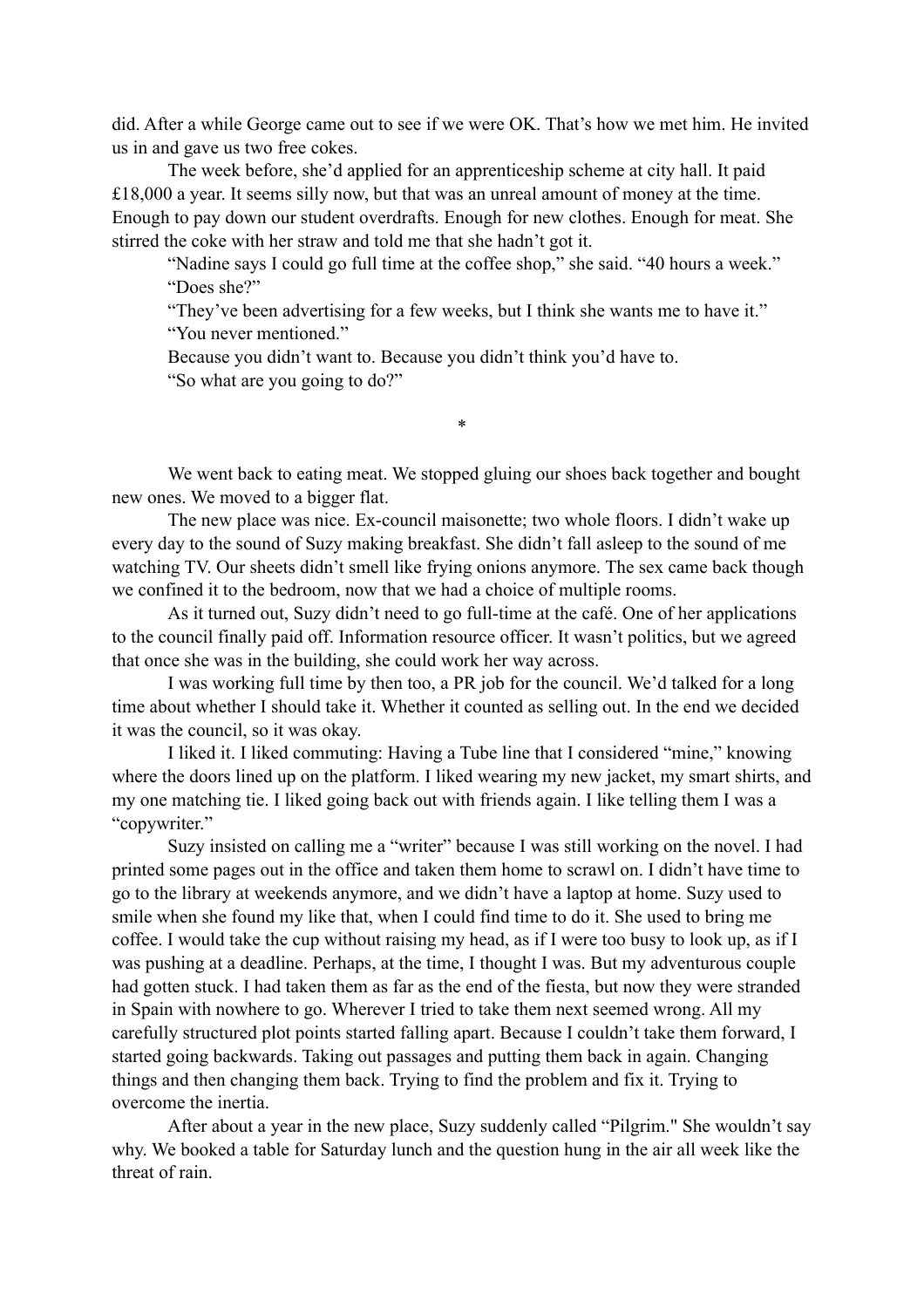"I feel…stuck," she said at last, blowing out the candle in the middle of the table. "Uhuh," I said.

 She dipped her little finger into a pool of liquid wax, right up to her cuticle, then watched as it dried. "It's just.." she sighed.

"Yes?"

"Is this really the way you pictured life turning out?"

 I went to take her hand, but she was busy scraping the wax off her nail. It fell on the tabletop like snow and she watched it go. She never saw me reaching out to her.

"It's not like I don't like our life," she said. "It's just…is it enough?"

"I think I understand," I said.

"Do you?"

"Yes."

 She finished taking the wax off, like shedding an old skin, and looked up at me then. I reached out to her again and she took my hand this time. I stroked my thumb across her knuckles.

"It won't be like this forever," I told her. "I promise."

\*

 I got a new job. A business to business magazine. It was corporate as hell: A skyscraper in Canary Wharf, shirts with cufflinks, briefcases with locks; quarterly reports and year-on-year comparisons; corporate functions and lunch on expenses.

I bought myself a full suit, new shirts, a tie to go with each of them. I started wearing a watch. I shaved every day.

 I didn't tell Suzy that I was applying. When I found out I'd got it, I booked a table at the Pilgrim and told her to meet me there. We didn't usually go there to celebrate, but I figured it was okay to make an exception.

I think she was expecting a fight so she was very quiet when she got there. I filled the silence. I told her that it would give her more time for volunteering. That she could take some time off work, if she needed. Try out as an MP's intern. Go back to study. I told her we could afford to move again. Painted a picture of how it was going to be. Eventually I ran out of things to say.

"What about your writing?"

"I'll write for the magazine."

"That's not what I meant."

 I couldn't remember where I'd got to with the book. Or where I'd left the draft. Where had my couple made it to? What had happened to them? I had a feeling that I broke them up, that it was better for sake of getting things moving that they went their separate ways. Or maybe that I had intended to do that, but never found the time to do it.

 "I can get us a laptop," I said. "And we can get a place that's big enough to put in a writing desk. I'll still have weekends, and I can write it then."

She took her hand out of mine.

"I'll finish it," I said. "I promise."